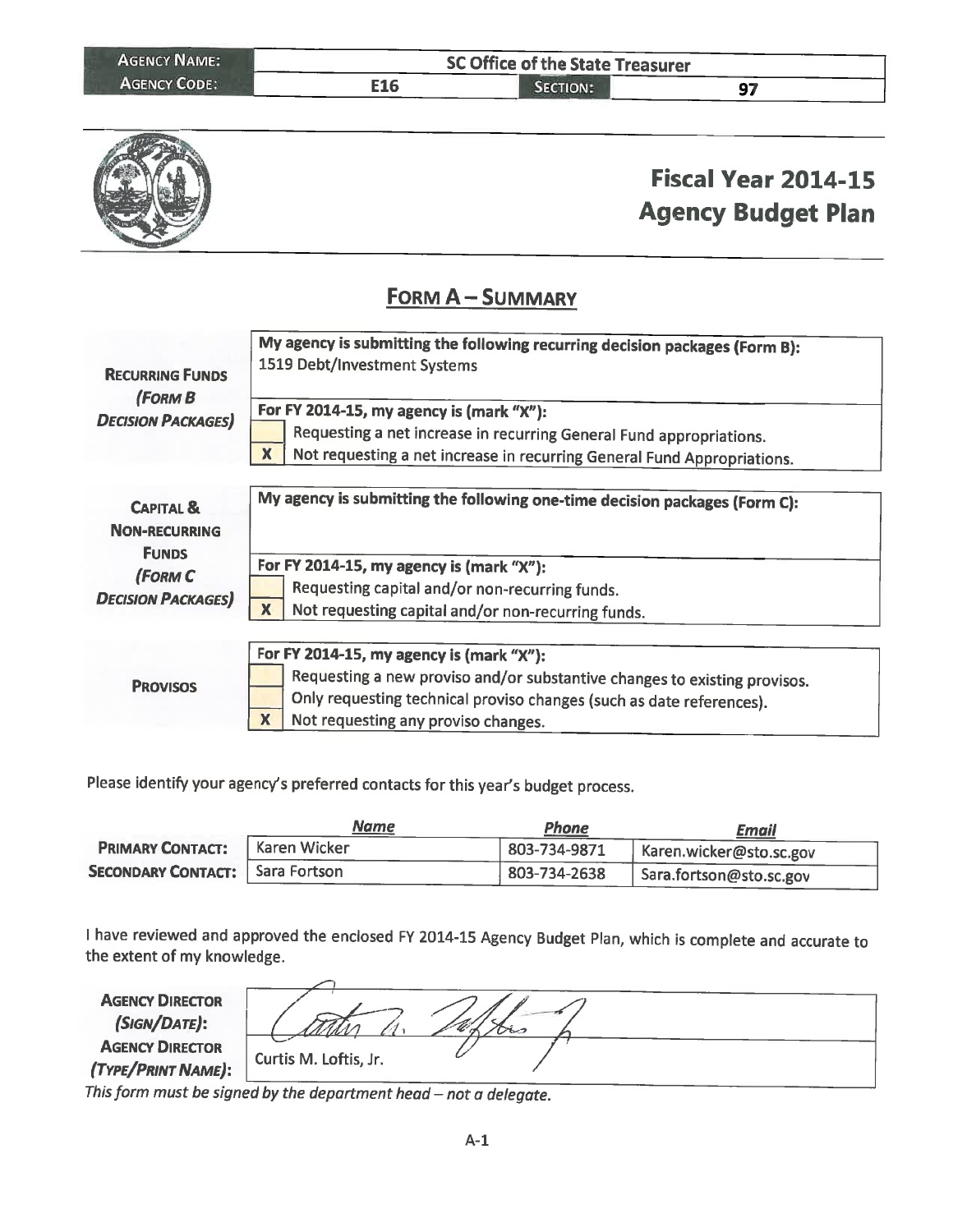| <b>AGENCY NAME:</b> |     | SC Office of the State Treasurer |    |
|---------------------|-----|----------------------------------|----|
| <b>AGENCY CODE:</b> | E16 | <b>SECTION:</b>                  | רח |

## **FORM B – PROGRAM REVISION REQUEST**

| <b>DECISION PACKAGE</b>                       | 1519                                                                                                                                                                                                                                                                                                                                                                                                                                                                                                                                                                                                                                                                                                                                                                                                   |  |
|-----------------------------------------------|--------------------------------------------------------------------------------------------------------------------------------------------------------------------------------------------------------------------------------------------------------------------------------------------------------------------------------------------------------------------------------------------------------------------------------------------------------------------------------------------------------------------------------------------------------------------------------------------------------------------------------------------------------------------------------------------------------------------------------------------------------------------------------------------------------|--|
|                                               | Provide the decision package number issued by the PBF system ("Governor's Request").                                                                                                                                                                                                                                                                                                                                                                                                                                                                                                                                                                                                                                                                                                                   |  |
| <b>TITLE</b>                                  | <b>Debt/Investment Systems</b>                                                                                                                                                                                                                                                                                                                                                                                                                                                                                                                                                                                                                                                                                                                                                                         |  |
|                                               | Provide a brief, descriptive title for this request.                                                                                                                                                                                                                                                                                                                                                                                                                                                                                                                                                                                                                                                                                                                                                   |  |
| <b>AMOUNT</b>                                 | \$495,000                                                                                                                                                                                                                                                                                                                                                                                                                                                                                                                                                                                                                                                                                                                                                                                              |  |
|                                               | What is the net change in requested appropriations for FY 2014-15? This amount should<br>correspond to the decision package's total in PBF across all funding sources.                                                                                                                                                                                                                                                                                                                                                                                                                                                                                                                                                                                                                                 |  |
| <b>ENABLING AUTHORITY</b>                     | As required by SC Code of Laws, Title 11, Chapters 5 & 13, Investments provides<br>statewide investment services to state agencies and institutions through investment of<br>all state funds, management of cash liquidity, cash flow, and collateral, and through<br>management of a local government investment pool for municipalities, counties, and<br>local districts of the state.<br>As required by SC Code of Laws, Title 11, Chapters 5 & 29, Debt Management<br>provides statewide debt management services for the State, its agencies and<br>institutions by management of debt issues including debt structure and payments,<br>communication with bond-rating agencies, and by ensuring compliance with legal<br>requirements including Arbitrage Rebate and Constitutional Debt Limit. |  |
|                                               | What state or federal statutory, regulatory, and/or administrative authority established<br>this program? Is this decision package prompted by the establishment of or a revision to<br>that authority?                                                                                                                                                                                                                                                                                                                                                                                                                                                                                                                                                                                                |  |
| <b>FACTORS ASSOCIATED</b><br>WITH THE REQUEST | Mark "X" for all that apply:<br>Change in cost of providing current services to existing program audience.<br>X<br>Non-mandated change in eligibility / enrollment for existing program.<br>Change in case load / enrollment under existing program guidelines.<br>Non-mandated program change in service levels or areas.<br>Loss of federal or other external financial support for existing program.<br>Exhaustion of fund balances previously used to support program.<br>Proposed establishment of a new program or initiative.                                                                                                                                                                                                                                                                   |  |
| <b>RECIPIENTS OF FUNDS</b>                    | The State Treasurer's Office will select a technology firm through a competitive bid<br>procurement process to provide the services and assistance needed to design, develop,<br>configure and implement the new debt and investment system for the State.<br>Additionally, these funds will be used to annualize the personal services and employer<br>contributions for filling existing positions previously approved for this project.                                                                                                                                                                                                                                                                                                                                                             |  |
|                                               | What individuals or entities would receive these funds (contractors, vendors, grantees,<br>individual beneficiaries, etc.)? How would these funds be allocated - using an existing<br>formula, through a competitive process, based upon predetermined eligibility criteria?                                                                                                                                                                                                                                                                                                                                                                                                                                                                                                                           |  |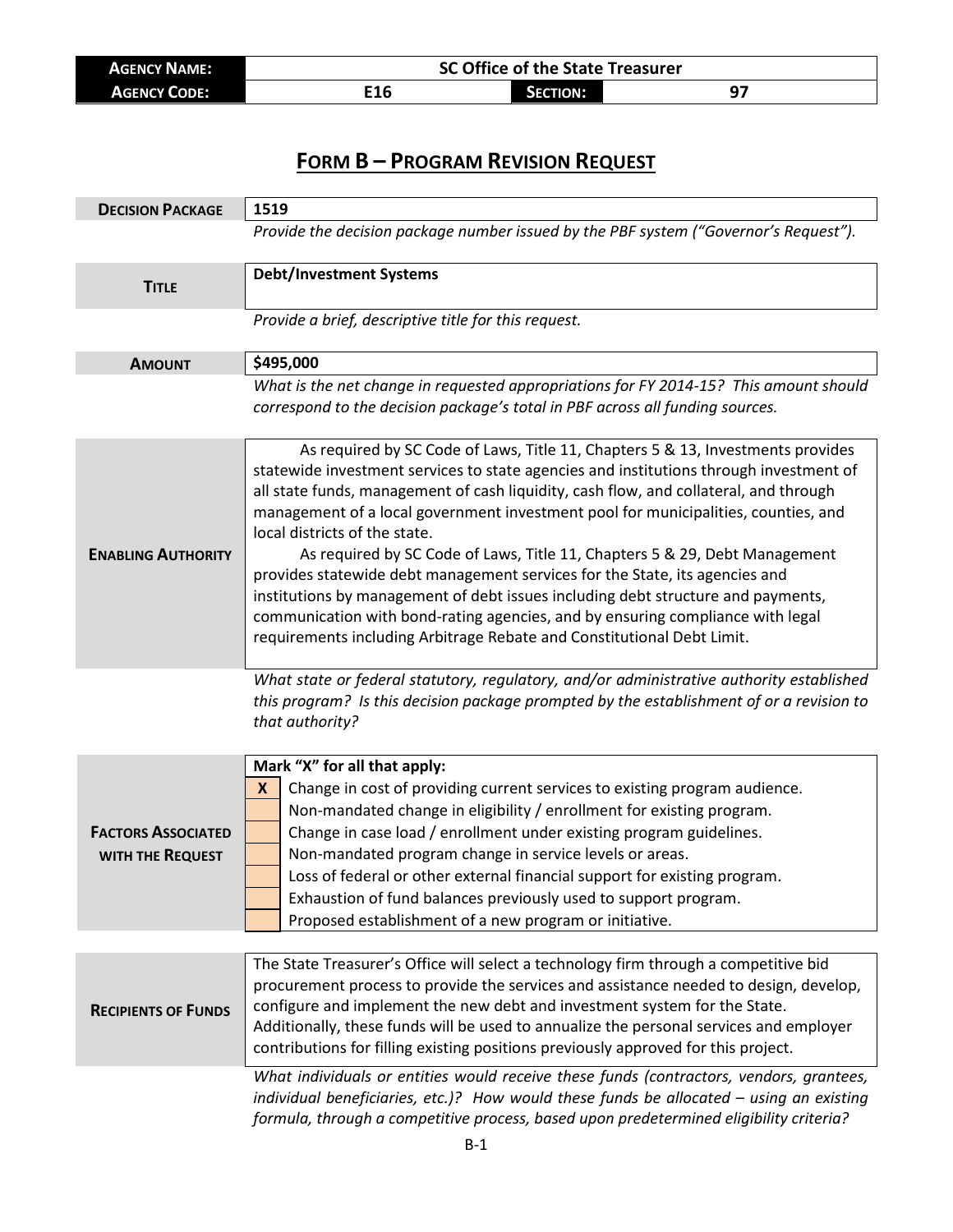| <b>AGENCY NAME:</b> | SC Office of the State Treasurer |                 |     |
|---------------------|----------------------------------|-----------------|-----|
| <b>AGENCY CODE:</b> | E16                              | <b>SECTION:</b> | , כ |

| <b>RELATED REQUEST(S)</b>             | No                                                                                                                                                                                                                                                                                                                                                                                                                                                                                                                                                                                                                                                                                                                                                                                                                                                                                                                                                                                                                                                                                                                                                                                                                                                                                                                                                                                                                                                                                                                                                                                                                                                                                                                                                                                 |
|---------------------------------------|------------------------------------------------------------------------------------------------------------------------------------------------------------------------------------------------------------------------------------------------------------------------------------------------------------------------------------------------------------------------------------------------------------------------------------------------------------------------------------------------------------------------------------------------------------------------------------------------------------------------------------------------------------------------------------------------------------------------------------------------------------------------------------------------------------------------------------------------------------------------------------------------------------------------------------------------------------------------------------------------------------------------------------------------------------------------------------------------------------------------------------------------------------------------------------------------------------------------------------------------------------------------------------------------------------------------------------------------------------------------------------------------------------------------------------------------------------------------------------------------------------------------------------------------------------------------------------------------------------------------------------------------------------------------------------------------------------------------------------------------------------------------------------|
|                                       | Is this decision package associated with other decision packages requested by your<br>agency or other agencies this year? Is it associated with a specific capital or non-<br>recurring request?                                                                                                                                                                                                                                                                                                                                                                                                                                                                                                                                                                                                                                                                                                                                                                                                                                                                                                                                                                                                                                                                                                                                                                                                                                                                                                                                                                                                                                                                                                                                                                                   |
| <b>MATCHING FUNDS</b>                 | No                                                                                                                                                                                                                                                                                                                                                                                                                                                                                                                                                                                                                                                                                                                                                                                                                                                                                                                                                                                                                                                                                                                                                                                                                                                                                                                                                                                                                                                                                                                                                                                                                                                                                                                                                                                 |
|                                       | Would these funds be matched by federal, institutional, philanthropic, or other<br>resources? If so, identify the source and amount.                                                                                                                                                                                                                                                                                                                                                                                                                                                                                                                                                                                                                                                                                                                                                                                                                                                                                                                                                                                                                                                                                                                                                                                                                                                                                                                                                                                                                                                                                                                                                                                                                                               |
| <b>FUNDING</b><br><b>ALTERNATIVES</b> | N/A                                                                                                                                                                                                                                                                                                                                                                                                                                                                                                                                                                                                                                                                                                                                                                                                                                                                                                                                                                                                                                                                                                                                                                                                                                                                                                                                                                                                                                                                                                                                                                                                                                                                                                                                                                                |
|                                       | What other possible funding sources were considered? Could this request be met in<br>whole or in part with the use of other resources, including fund balances? If so, please<br>comment on the sustainability of such an approach.                                                                                                                                                                                                                                                                                                                                                                                                                                                                                                                                                                                                                                                                                                                                                                                                                                                                                                                                                                                                                                                                                                                                                                                                                                                                                                                                                                                                                                                                                                                                                |
| <b>SUMMARY</b>                        | The State Treasurer's Office (STO) is by statute responsible for managing the investment<br>and debt functions for the State of South Carolina. The STO developed Debt and<br>Investment systems for this purpose in the early 1980's. These systems are almost<br>thirty years old, were developed using old mainframe technology and software, and<br>have been modified many times over the years to be tightly integrated with STARS and<br>STO's Financial Management System (FMS). STARS and FMS are now being replaced by<br>SCEIS. After evaluating these factors, the STO initiated a project in FY 2013 to replace<br>these systems over a 24-month period. A budget request was submitted and approved<br>to provide funding for the project in FY 2013-14. STO is currently completing the<br>initiation and planning phases of this project and plans to begin development of these<br>new systems in the first half of FY 2014. The purpose of this decision package is to<br>request additional funding for the second year of this project in the amount of<br>\$495,000. These funds will be used to annualize the personal services and employer<br>contributions for filling positions previously approved for this project (\$65,000), and to<br>pay for a contract with a technology firm (currently under evaluation and solicitation) to<br>assist in the design, development, configuration and implementation of the new debt<br>and investment systems (\$430,000). If approved, this will be the final request for<br>funding for this project. This request is for an increase in Earmarked Funds<br>authorization. No General Fund appropriation is being requested.<br>Drougle a cummary of the rationale for the decision nacleage. Why has it heap |

*Provide a summary of the rationale for the decision package. Why has it been requested? How specifically would the requested funds be used?*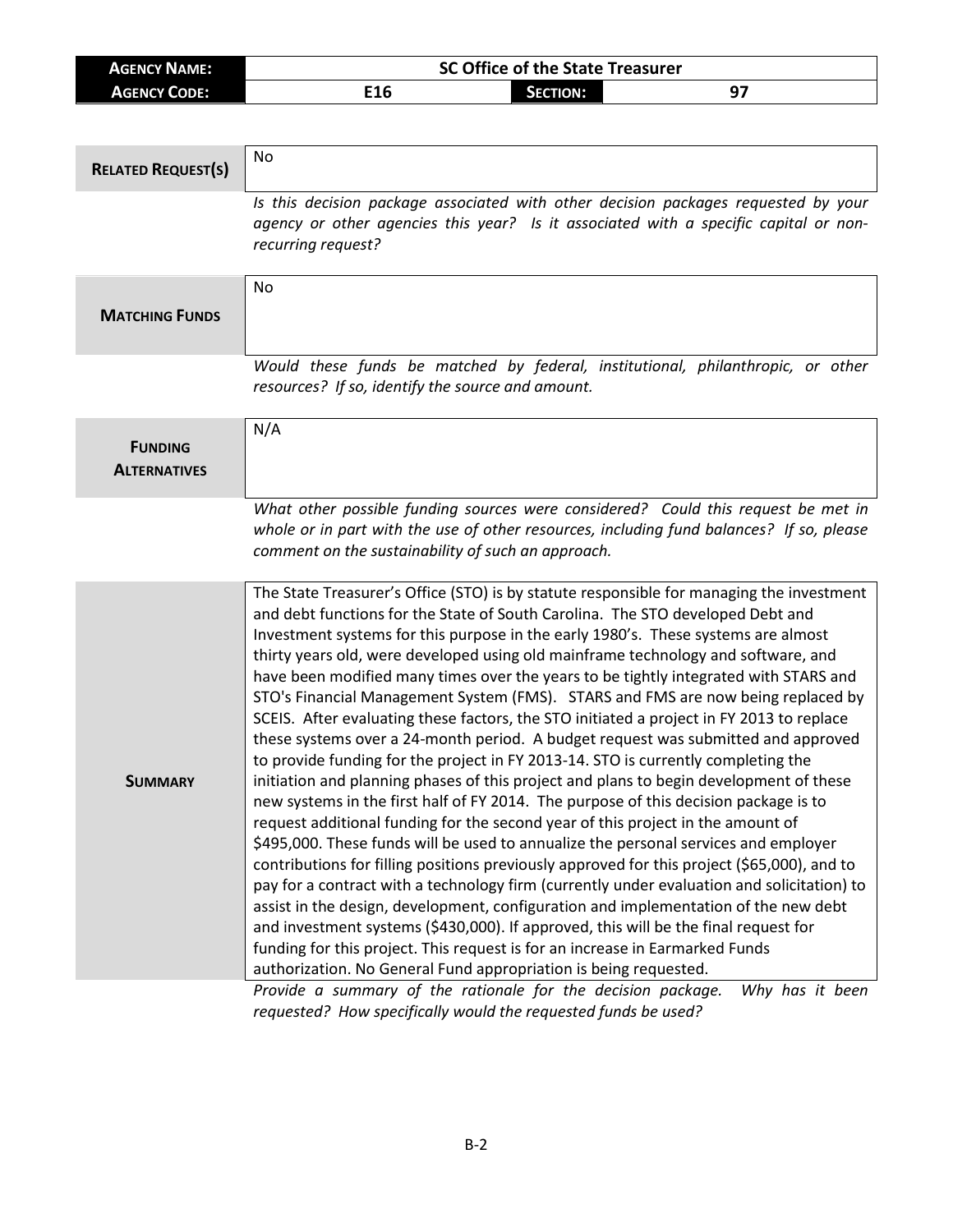| <b>AGENCY NAME:</b>                    |                                                                                                                                                                                                                                                                                                                                                                                                              | <b>SC Office of the State Treasurer</b> |    |
|----------------------------------------|--------------------------------------------------------------------------------------------------------------------------------------------------------------------------------------------------------------------------------------------------------------------------------------------------------------------------------------------------------------------------------------------------------------|-----------------------------------------|----|
| <b>AGENCY CODE:</b>                    | E16                                                                                                                                                                                                                                                                                                                                                                                                          | <b>SECTION:</b>                         | 97 |
|                                        | In the FY 2013-2014 Budget Request, anticipating that the hiring process would take a<br>couple of months to complete, the STO only requested funding for 10 months of<br>personal services and employer contribution costs. The STO is now requesting                                                                                                                                                       |                                         |    |
| <b>METHOD OF</b><br><b>CALCULATION</b> | annualization of these personal services and employer contributions for the FY 2014-15.<br>In order to determine adequate funding for this systems upgrade/implementation<br>process, the STO contracted with a qualified vendor to perform an on-site review and<br>evaluation of current systems and processes. The costs estimated to complete this<br>project are based on that professional evaluation. |                                         |    |
|                                        | How was the amount of the request calculated? What factors could cause deviations<br>between the request and the amount that could ultimately be required in order to<br>perform the underlying work?                                                                                                                                                                                                        |                                         |    |
| <b>FUTURE IMPACT</b>                   | If funding is not received to complete this project, there will be a delay in the retirement<br>of the STARS system, which is a high priority for the State. There will also be a delay in<br>the retirement of the FMS system, as the current debt and investment systems are<br>integrated to both of these systems, further delaying the State's transition to SCEIS.                                     |                                         |    |
|                                        | Will the state incur any maintenance-of-effort or other obligations by adopting this<br>decision package? What impact will there be on future capital and/or operating<br>budgets if this request is or is not honored? Has a source of any such funds been<br>identified and/or obtained by your agency?                                                                                                    |                                         |    |
| <b>PRIORITIZATION</b>                  | This is a high priority project for the STO and the State of South Carolina. If no or<br>insufficient funding authorization is provided in order to meet this need, the STO will<br>continue to work on this project to the extent possible during FY 2014-15 using current<br>funding. Further, the STO will submit a budget request for FY 2015-16 to complete this<br>project.                            |                                         |    |
|                                        | If no or insufficient new funds are available in order to meet this need, how would the<br>agency prefer to proceed? By using fund balances, generating new revenue, cutting<br>other programs, or deferring action on this request in FY 2014-15?                                                                                                                                                           |                                         |    |